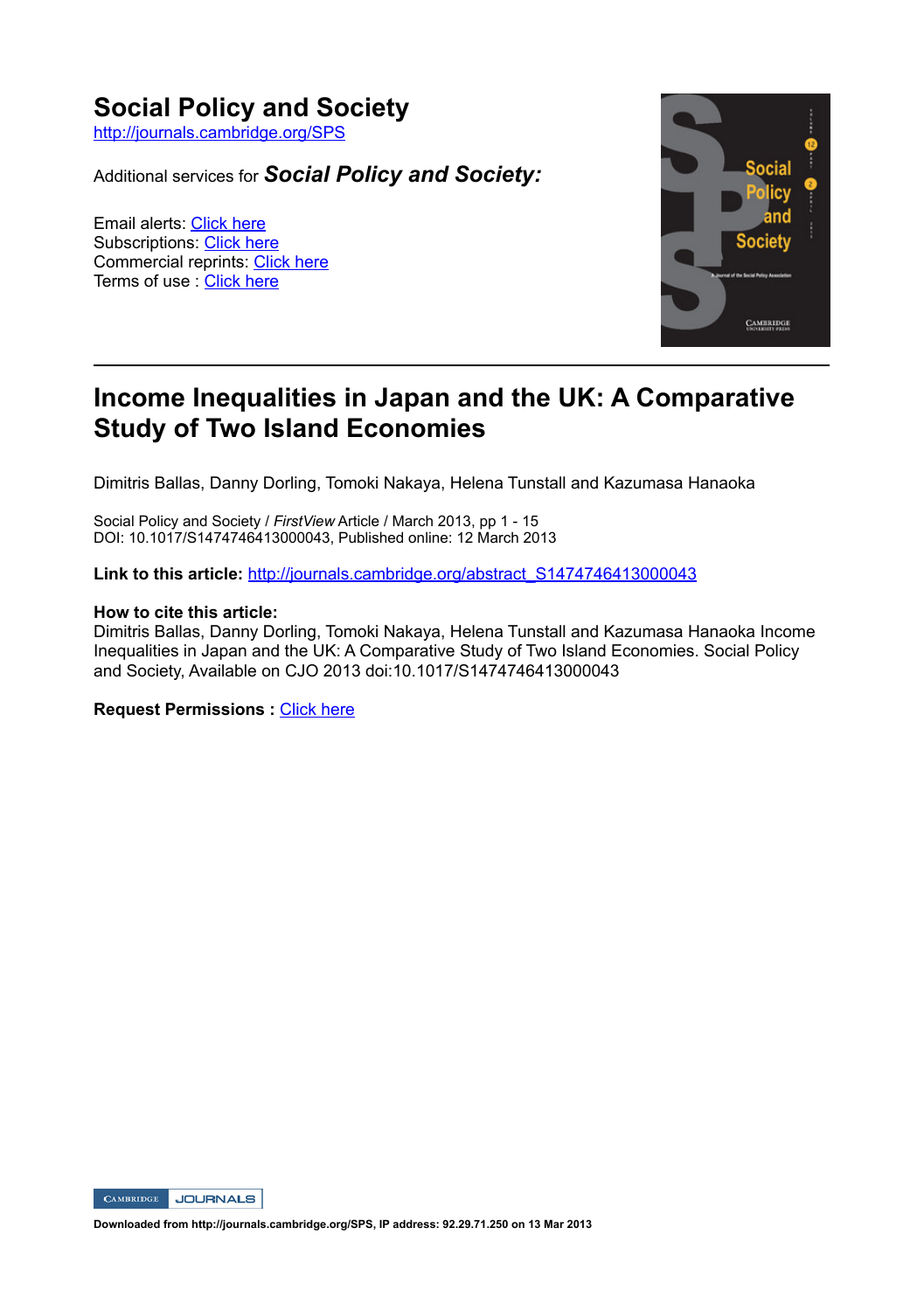# Income Inequalities in Japan and the UK: A Comparative Study of Two Island Economies

#### **Dimitris Ballas ∗, Danny Dorling ∗∗, Tomoki Naka ya ∗∗∗, Helena Tuns tall** *†* **and Kazumasa Hanaoka** *‡*

∗*Department of Geography, University of Sheffield E-mail: D.Ballas@Sheffield.ac.uk*

∗∗*Department of Geography, University of Sheffield E-mail: Daniel.Dorling@Sheffield.ac.uk*

∗∗∗*Department of Geography, Ritsumeikan University E-mail: nakaya@It.ritsumei.ac.jp* †*School of Geosciences, University of Edinburgh*

*E-mail: Helena.Tunstall@ed.ac.uk*

‡ *International Research Institute of Disaster Science, Tohoku University E-mail: hanaoka@irides.tohoku.ac.jp*

*This article builds on recent work entitled* The Spirit Level *by Richard Wilkinson and Kate Pickett suggesting that Japan is one of the most harmonious affluent countries in the world, whereas the United Kingdom (UK) is one of the most unequal and hence disharmonious. In particular, the article revisits* The Spirit Level *evidence according to which Japan is a more equitable society in terms of income than any other industrialised country, but especially contrasts with a country such as the UK. The article provides a brief review of appropriate data in both Japan and the UK that could be used for the analysis of income inequality and identifies the best available microdata that would be most suitable for this purpose: the Japanese National Survey of Family Income and Expenditure microdata and the UK Family Resources Survey and Household Below Average Income survey microdata. It then presents a comparative analysis of income inequality measures in Japan and the UK and a discussion of the income distribution in both countries based on these data sets over the past twenty years. The findings suggest that the UK is much more unequal than Japan in terms of income distribution.*

**Keywords:** Sampling, survey data, social cohesion, international comparisons.

## **Introduction**

This article revisits some of the evidence presented in *The Spirit Level*, the highly successful book by Richard Wilkinson and Kate Pickett (2009). This book, building on several decades of academic research, has popularised the 'income inequality hypothesis' (also known as the 'relative income hypothesis'), drawing public and political attention to the theory that more equal societies have greater health and social well-being. Analysis within *The Spirit Level* is based upon international comparisons of industrialised countries and has brought to wide notice the perception that Japan is an exemplar of the value of greater equality, with better health and fewer social problems than other industrialised

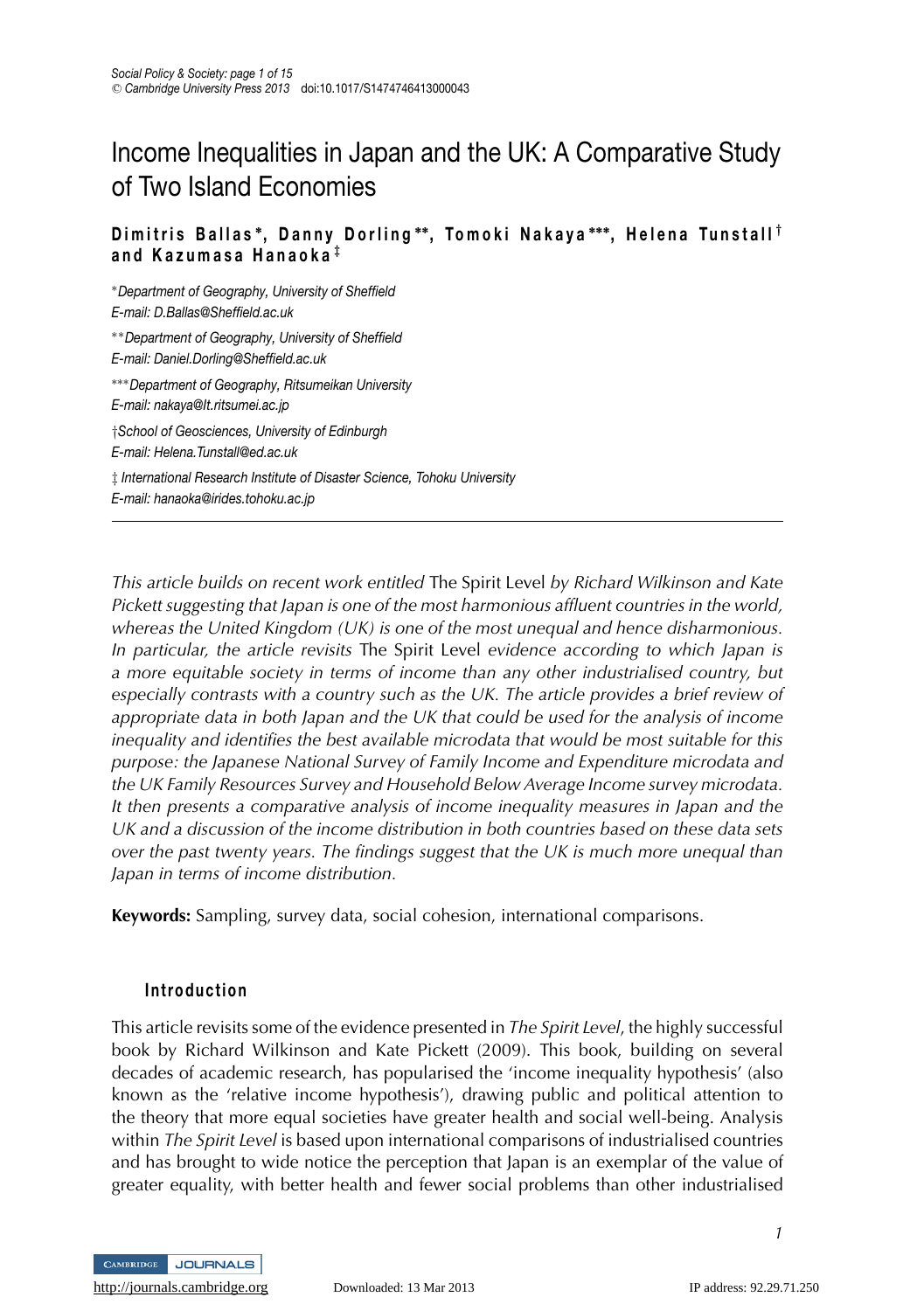

*Figure 1.* (Colour online) Japan and the UK in *The Spirit Level Source:* After Wilkinson and Pickett, 2009; http://www.equalitytrust.org.uk.

nations (see Figure 1). In contrast, the UK is highlighted in this book as an example of an industrialised country with relatively poor health, high income inequality and marked social divisions (Wilkinson and Pickett, 2009).<sup>1</sup>

The research presented in this article aims to revisit these debates and, in particular, *The Spirit Level* evidence according to which Japan is a more equitable and hence harmonious society than is any other industrialised country, but especially contrasts with a country such as the UK. It is particularly interesting to revisit this evidence now, as the Organisation for Economic Co-operation and Development (OECD) has recently published three reports according to which income inequality in Japan is higher than suggested in *The Spirit Level*, as well as above the OECD average (OECD, 2011a, b and c). Specifically, according to the most recent of these reports (OECD, 2011c: 45, table sub-section presenting levels in the late 2000s) Japan has the eleventh highest Gini coefficient out of thirty-four countries, whereas the UK has the eighth highest value. When we look at the inter-quintile share ratio (S80/S20), Japan has the eighth highest value out of thirty-four countries and is ranked just above the UK which has the ninth highest value. In addition, a recent special report was published in the *New Scientist* magazine on what is described as 'the age of inequality'. One of the articles in this report (Else, 2012) uses statistics according to which income inequality in Japan is higher than that of Denmark, Germany and Greece and only slightly lower than the UK. But when we look at the most recent income data presented in the 2011 United Nations (UN) development report (United Nations, 2011), Japan has the lowest quintile income ratio of all when compared to the same set of countries presented in the OECD (2011c) report (but with no data for Iceland and Luxemburg), whereas the UK has the seventh highest value. The UN Human Development Report does not include any data on Gini coefficients for either Japan or the UK. These discrepancies indicate the case for a thorough and systematic review of the

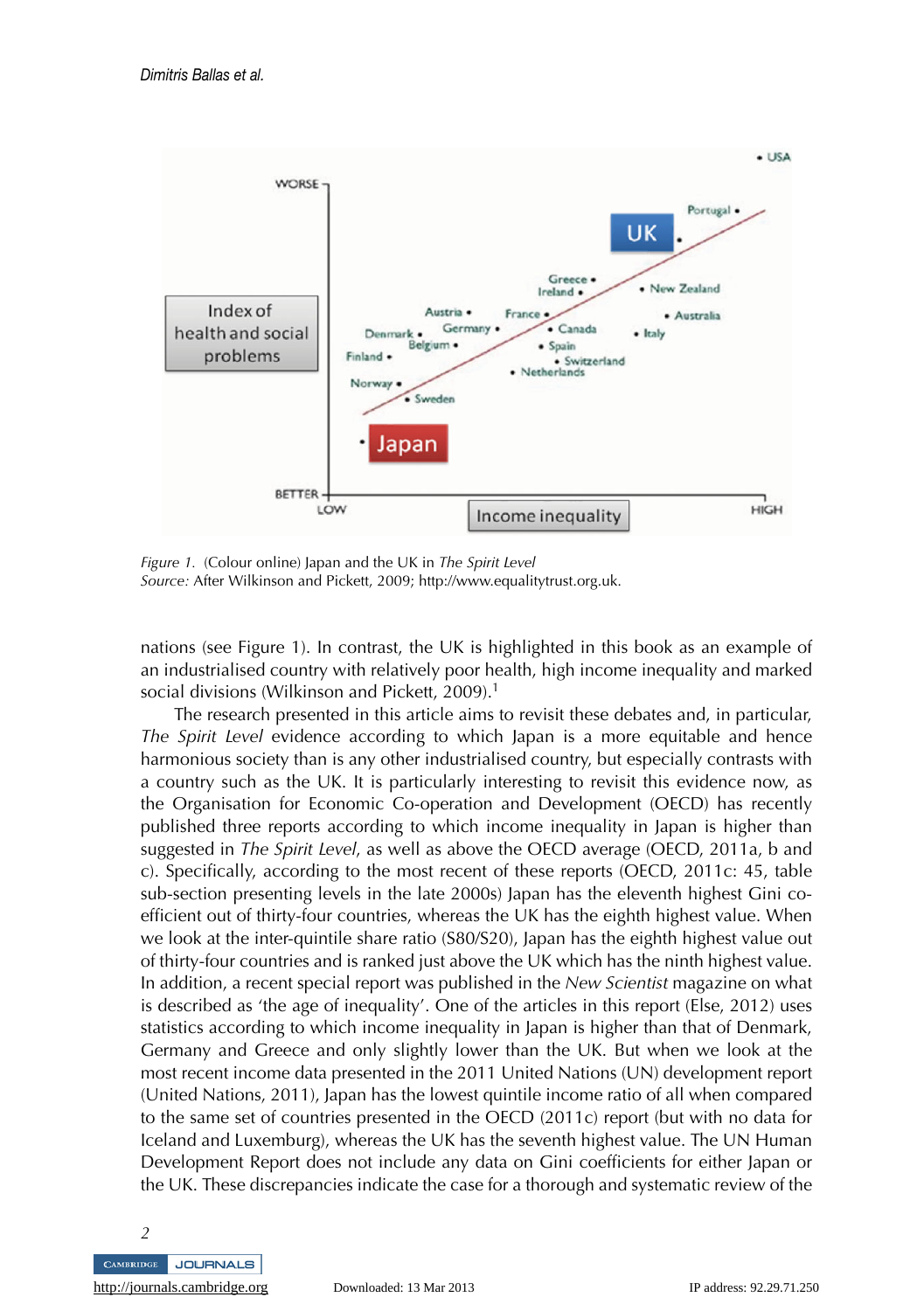quality of income microdata used to calculate official statistics, as the use of the wrong measures will lead to erroneous conclusions.

It is also interesting to note that within Japan, perceptions of the country's socio-economic structure have changed over time. A self-image of the country as a highly egalitarian '90 per cent middle-class society' has been commonly held among the population in the post-war era and, especially, from the mid-1960s onwards (Tachibanaki, 1998; Brinckmann, 2008; Chiavacci, 2008, 2010). However, in recent years, since Japanese economist Toshiaki Tachibanaki published the ground breaking book *Confronting Income Inequality* in Japan in 1998, this characterisation has been challenged significantly. While some analysis of data in Japan has suggested that income inequality has grown in recent decades and is now relatively high compared to other industrialised countries (Tachibanaki, 2006), it has also been argued that 'empirical studies on income distribution and social mobility do not support a fundamental transformation of Japan from a general middle-class society to a divided society' (Chiavacci, 2008: 18). Japanese social researchers have, however, increasingly focussed upon the problem of poverty and social exclusion in Japan (for example, see Abe, 2011).

Paradoxically, therefore, increasing attention in the UK, and internationally, has recently become focussed upon Japan's socio-economic equality following a period in which many Japanese researchers have decisively rejected this characterisation of their country's social structure and some international data have indicated that the country may now have relatively high levels of inequality.

It is also noteworthy that in the UK, several critics of *The Spirit Level* have produced publications attacking the income inequality hypothesis and questioning the international comparisons contained in the book (Sanandaji *et al*., 2010; Saunders, 2010; Snowdon, 2010). They too have focussed upon Japan because of its significance as an exemplar of the income inequality hypothesis, and have questioned the role of income inequality in explaining high life expectancy in Japan. These critics have suggested instead that Japan's good health is explained by the genes, diet or racial and cultural homogeneity of its population.

Japan and the UK therefore have, in different ways, been at the centre of recent international academic and political debates regarding health and social equality and well-being in industrialised countries. Nevertheless, no studies have compared recent trends in income distribution in the two countries, despite concern among some Japanese researchers that the growth in income inequality in Japan means that Japan is no longer the exemplar of social equality it has been widely perceived to be. The publication of *The Spirit Level* and the recent contrasting international comparisons suggest that further investigation is required.

The aim of this article is to build upon previous comparative studies by conducting further analysis of income microdata in the UK and Japan and in particular to estimate the levels of inequality using the best and most suitable available data sets in both countries.

#### **Data and methods**

The data used in *The Spirit Level* work came from high quality, reputable sources such as the World Bank, the World Health Organisation, the United Nations (UN) and the Organisation for Economic Cooperation and Development (OECD). All international

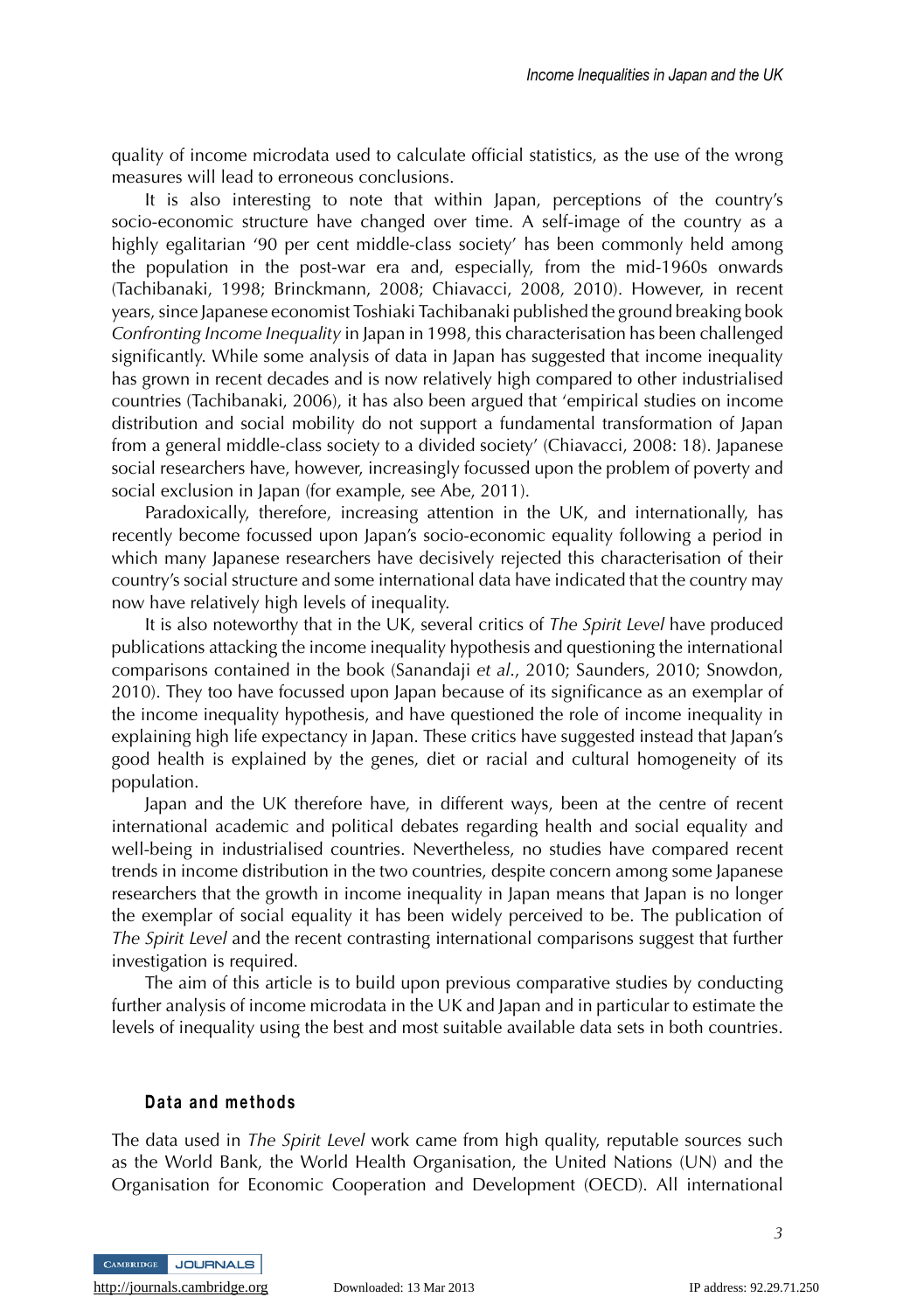comparisons of income inequality in the book were based on data from the United Nations Development Programme Human Development Indicators.

The income data upon which the recent OECD reports are based come from the 'OECD database on income distribution and poverty' (OECD, 2011a, b, c). According to the metadata of this database (OECD, 2011d), the data on the UK come from the Family Expenditure Survey (FES) and Family Resources Survey (FRS), whereas the data on Japan come from the Comprehensive Survey of Living Conditions (CSLC). The FRS has a sample size of approximately 24,000 per annum making it suitable for the collection of comprehensive statistical data on the benefit uptake and financial status of specific groups (Department for Work and Pensions, 2011). The income component of the CSLC records comprehensive information on the living conditions and quality of life of Japanese households (Ministry of Health, Labour and Welfare, 2011). The sample size of the income component of the survey varies, but the OECD data are based on a larger survey taken every three years with a sample of around 32,000 households (Mira d'Ercole, 2006). It is also important to note that in the past the OECD studies relied on a different source of data for Japan (see Burniaux *et al*., 1998): the National Survey of Family Income and Expenditure (NSFIE). They only more recently switched to the CSLC (Förster and Mira d'Ercole, 2005; Mira d'Ercole, 2006).

It has been suggested that understanding variations between different sources of Japanese income data may be a key part of resolving disputes regarding Japanese income distribution. For example, when discussing the controversy around income inequality statistics for Japan, Chiavacci (2008) highlighted that organisations such as the World Bank use the NSFIE, whereas other studies (including the more recent work of the OECD and that of Tachibanaki, 1998) are based on the CLCS. There have long been debates on the most suitable data sets for the analysis of income inequality in Japan, and it can be argued that there is a need for a thorough review. The last comprehensive attempt to provide such a review was twenty years ago by Bauer and Mason (1992), who identified and reviewed suitable income and wealth data in Japan and highlighted the substantial variation in income inequality measures between studies based on different Japanese data sets, arguing that 'given these data problems, the country's relative ranking in international comparisons of income equality is a matter of some dispute' (Bauer and Mason, 1992: 426). Also, of relevance is the work of Mira d'Ercole (2006) comparing income inequality in Japan to other OECD countries using the CSLC, and pointing to the work of Bauer and Mason (1992) and suggesting that the 'data from the National Survey of Family Income and Expenditure were less suitable for cross-county comparisons than those provided by the Comprehensive Survey, because of the exclusion of households primarily engaged in agriculture and of significant under-reporting of social security and property income' (Mira d'Ercole, 2006: 12). It should be noted, however, that the claim regarding the exclusion of households primarily engaged in agriculture in the NFIES made by Bauer and Mason (1992) and cited by Mira D'Ercole is not correct. This was only the case, at the time, for the Family Income and Expenditure Survey (FIES), a different survey from the NFIES which, contrary to this assertion, always included households primarily engaged in agriculture. In contrast, it has also been suggested that the CLSC may be biased due to over-sampling of low income households (Yonezawa and Kaneko, 2007; also see Funaoka, 2001<sup>2</sup>) resulting in over-estimates of income inequality and overall bias compared to the NSFIE (Jacobs, 2000; Nishizaki *et al*., 1997). The CSLC also includes student households, leading to additional potential bias issues due to under-reporting of

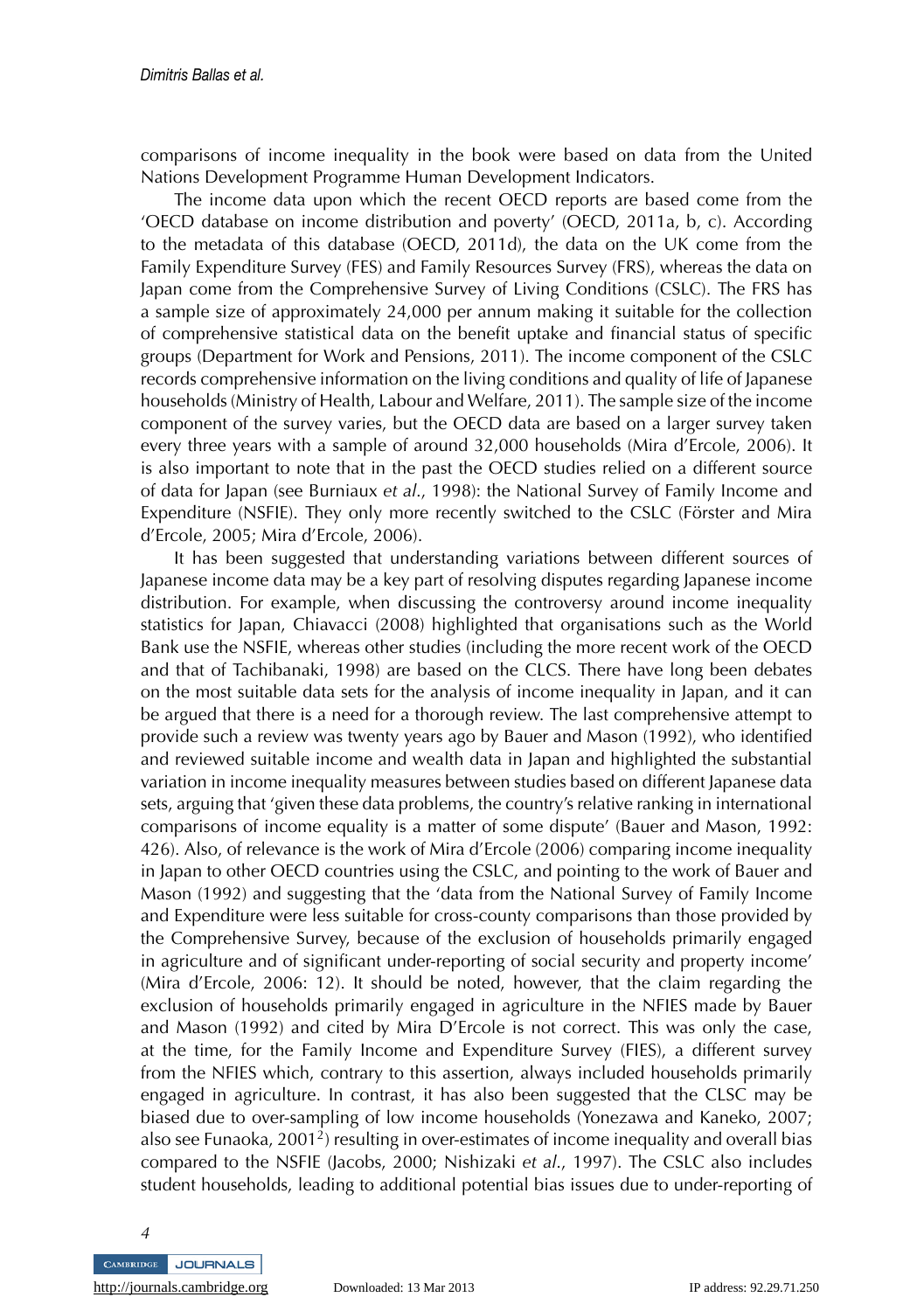income (Funaoka, 2001), whereas the NSFIE does not. Further, it has also been argued that there is over-reporting of elderly households and under-reporting of younger households in the CSLC (Yonezawa and Kaneko, 2007; Cabinet Office, 2007). It is also noteworthy that Moriguchi and Saez, in a study of the evolution of income concentration in Japan, used tax statistics and found that the 'estimated average incomes from the NSFIE coincide well with those from the official tax statistics up to the top 1% income group' (2008: 724). However, Yamada *et al*. (2010) suggests that the proportion of low income households may be relatively small in NSFIE, in comparison with other nationally representative data collected by the Statistics Bureau.

Against this background, we conducted a review of all currently available data sets in both Japan and the UK that include sources of income that could be potentially used to compare inequality between the two countries (see Ballas *et al*., 2011). We found that there were far fewer data sets containing individual and household income in Japan than in the UK. In particular, we identified only one data set in Japan that was potentially available to us in microdata form and has information on income measured in absolute terms (not banded) and this was the NSFIE. Until recently, NSFIE data were only available to government officials and a small number of researchers, subject to successful application, but in 2009 the Japanese Statistics Bureau made it possible to apply for resampled anonymised data for use in academic research. Digital survey microdata sets for the years since (and including) 1989 are available subject to successful application to the Bureau. On the other hand, MHLW has begun to provide the anonymised CSLC data sets for the years 2001 and 2004 since April 2011, subject to successful application, but only two survey periods are potentially available at present and the periods are less suitable for comparisons with UK data sets.

In the context of the research presented in this article, we successfully applied to the Japanese Statistics Bureau for access to NSFIE. The NSFIE has been the basis for various studies, including the work of the World Bank. It has a sample size of over 50,000 households (excluding student households and non-Japanese citizens) and it includes information on sources of gross income as well as tax, national social insurance contributions and other deductions. The income recorded is released in absolute values (rather than banded) but extremely high incomes are top-coded. The data set also includes a set of weights that can be used to deal with sample bias by adjusting by known population totals. Given the controversy surrounding the use of Japanese data sets to study income inequality which is discussed above, we decided to perform (as an additional quality control) a comparison between the most recent NSFIE data that we had at our disposal and the Census of Japanese population, which is the most authoritative social accounting of people and housing in the country. These comparisons largely suggest that the NSFIE data are quite robust and representative of the Japanese population (for more details, see Ballas *et al*., 2011).

Looking at the UK data, the survey data set with the largest sample size is the FRS, which we have already briefly described above, and its refined Households Below Average Income (HBAI) version. The latter data set builds on the data produced by the FRS in order to ensure that household income data are properly comparable between households (Adams *et al*., 2010). In addition, the survey includes record weights that were calculated to reflect revised population estimates from the 2001 Census.<sup>3</sup>

Considering all the issues and points discussed above, we concluded that the HBAI/FRS and the NSFIE were the most suitable to conduct a comparative study between

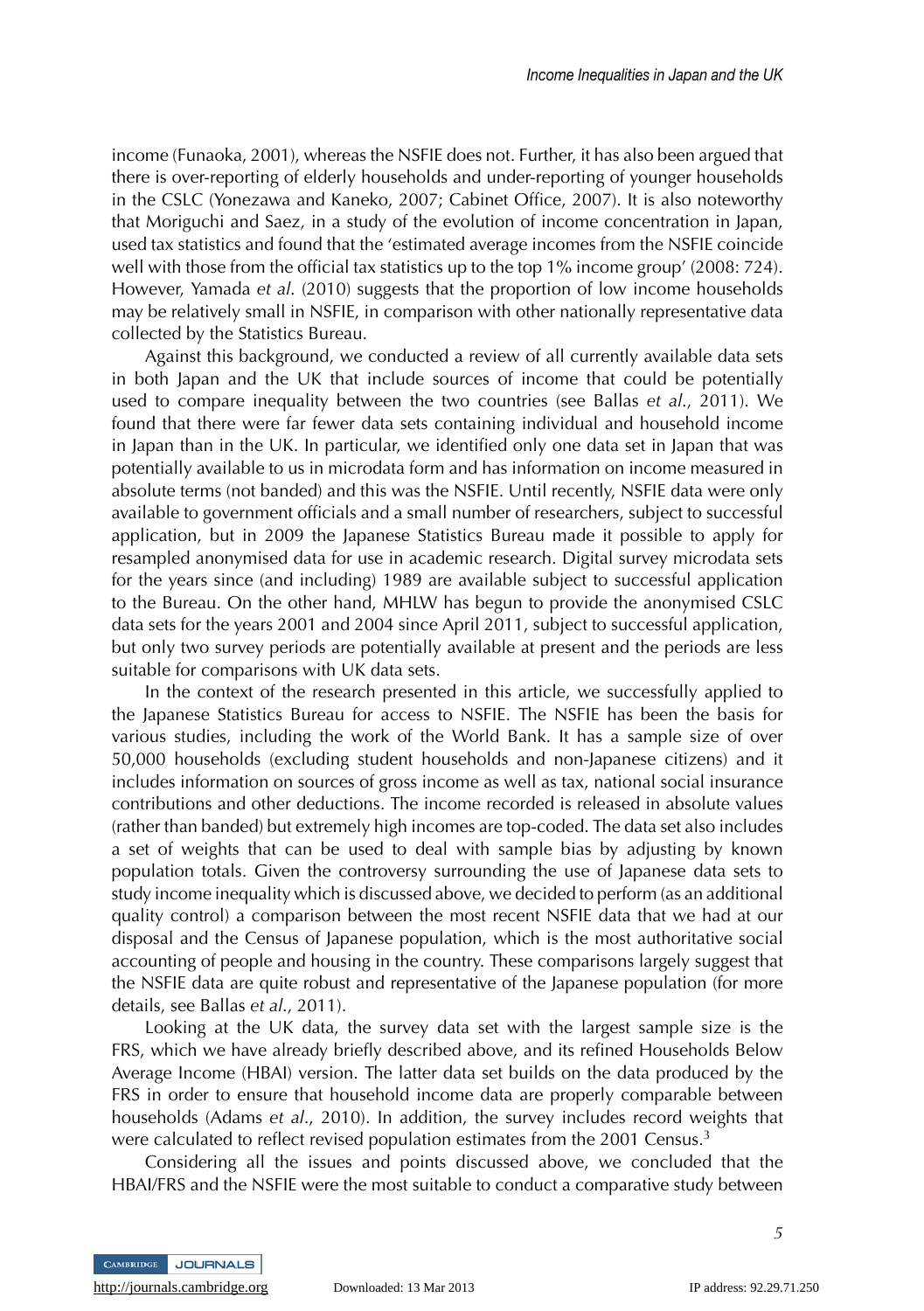the UK and Japan. The next step was to ensure that the variables that we were going to analyse were appropriate and comparable. The HBAI data set included adjustment to the income values to allow for household size and composition, a process known as equivilisation. The HBAI data include calculated equivalence figures for each household using the McClements and OECD methods (before and after housing costs; for more details see Adams *et al*., 2010: 213). For the purposes of the research presented here, we used the OECD equivalence scales. In particular, we used the existing figures in the HBAI and we calculated the scales for the NSFIE data set, using the household size and composition information.

In addition, the HBAI contained data on gross as well as disposable income. The NSFIE had information on gross incomes as well as tax and national social insurance payments for every individual, which we deducted from the gross income in order to produce an estimate of disposable income. Nevertheless, we observed that this estimate was very problematic as there were several high income households with zero tax values, due to the survey recording tax paid in the current month instead of the average figure for the whole year (and some of the higher income households paid all of their taxes towards the end of the year rather than similar amounts monthly). In order to tackle this problem, we decided to attempt to estimate the tax paid by Japanese households.

We focused on two major types of tax to be estimated: *income tax* and *local government resident tax*. It should be noted that the data set did not have any information on the earnings of each individual household member, so we had to assume that the household is taxed as if there is only one earner in each household and they receive all the paid income. Nevertheless, it should be noted that given that the overall difference in tax rates in Japan is smaller than that in the UK, and that Japan tends to have more one-income households than the UK, the overall effect of this assumption would be very slight, mainly affecting the incomes of high income dual earner households which may be very few in number.

Another assumption that we made was that the source of all household income is employment, as there was no information in the data on the actual income source. Again, it could be reasonably expected that this assumption would have a relatively slight effect, given that most income is from employment.

Based on these assumptions, we estimated employment income tax by using relevant official information published by the government of Japan and which is summarised in Figure 2. We also estimated social insurance payments for each household by applying a fixed ratio of 10 per cent on household income. This may have resulted in a slight underestimate of the income share of high income earners, as the rules used to calculate the social insurance contributions are much more complex than our approach to estimation and also include a *de facto* upper limit. There are more sophisticated methods of estimating such figures in Japan (such as the work of Yamada *et al*., 2011) which we considered but could not have applied here, due to the lack of data availability on earnings for every individual member of each household. Nevertheless, it should be noted that, as discussed in the next section, our calculated aggregate estimated indices were not greatly different from official statistics.

In order to directly compare the income distributions between Japan and the UK, we converted the UK income data from HBAI 2004/05 (which was the latest year for which we had income data for both countries) using the OECD power purchasing parity for 2005 (1 British Pound = 203.64 Japanese Yen; OECD, 2011d).



<http://journals.cambridge.org> Downloaded: 13 Mar 2013 IP address: 92.29.71.250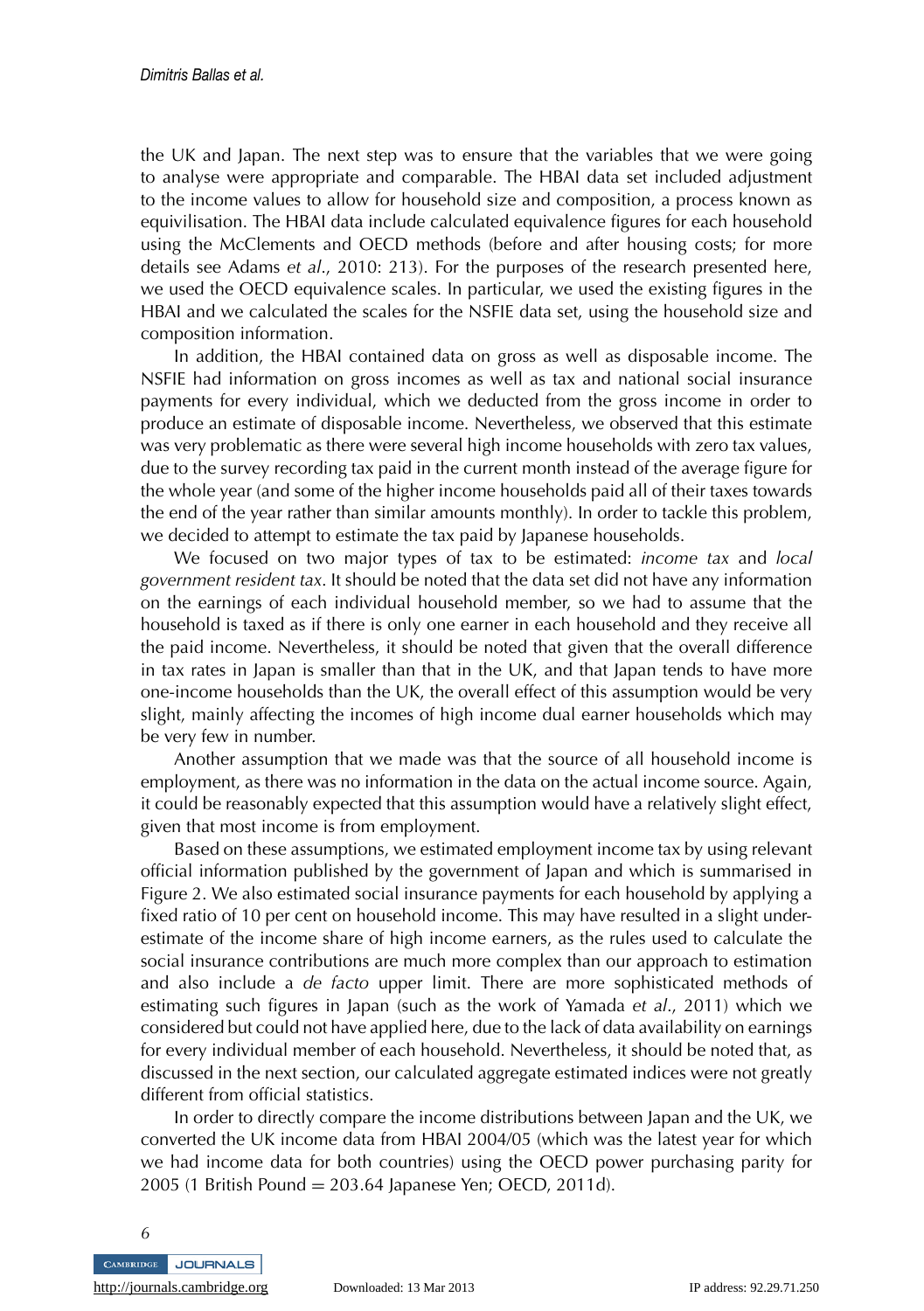

*Figure 2.* Calculation of income tax for employment income earners in Japan Source: adapted from: http://www.mof.go.jp/english/tax\_policy/tax\_system/japanese\_tax\_system\_1999/ zc001c05.htm.

Once we had collected and calculated income data for Japan and the UK that were suitable for comparison, we calculated the following measures of inequality:

- *The median quintile ratio:* this is the median income of the richest 20 per cent of the population divided by the median income of the poorest 20 per cent. This ratio is also known as the ratio of top to bottom quintile medians and is widely used in the analyses of HBAI data sets conducted by the Department for Work and Pensions (for example, see Adams *et al*., 2010);
- *The mean quintile ratio:* this is the mean income of the richest 20 per cent of the population divided by the mean income of the poorest 20 per cent. This is also known as the ratio of top quintile share to bottom quintile share and it was the key measure used in *The Spirit Level* (Wilkinson and Pickett, 2009).

We have chosen to use the above measures to ensure that our results are directly comparable to those presented and discussed in *The Spirit Level.*

The next sections present a comparison of the above measures based on the gross income data that we had at our disposal for both countries over the past two decades. We also present comparisons of inequality measures based on the estimated disposable income for Japan and disposable income data for the UK in 2004, which was the latest year for which we had data available for both countries.

## **Comparing income inequality measures in Japan and the UK, 1989–2009**

Table 1 presents the quintile group household income medians in Japan for all the years for which we had income data from the NSFIE.



<http://journals.cambridge.org> Downloaded: 13 Mar 2013 IP address: 92.29.71.250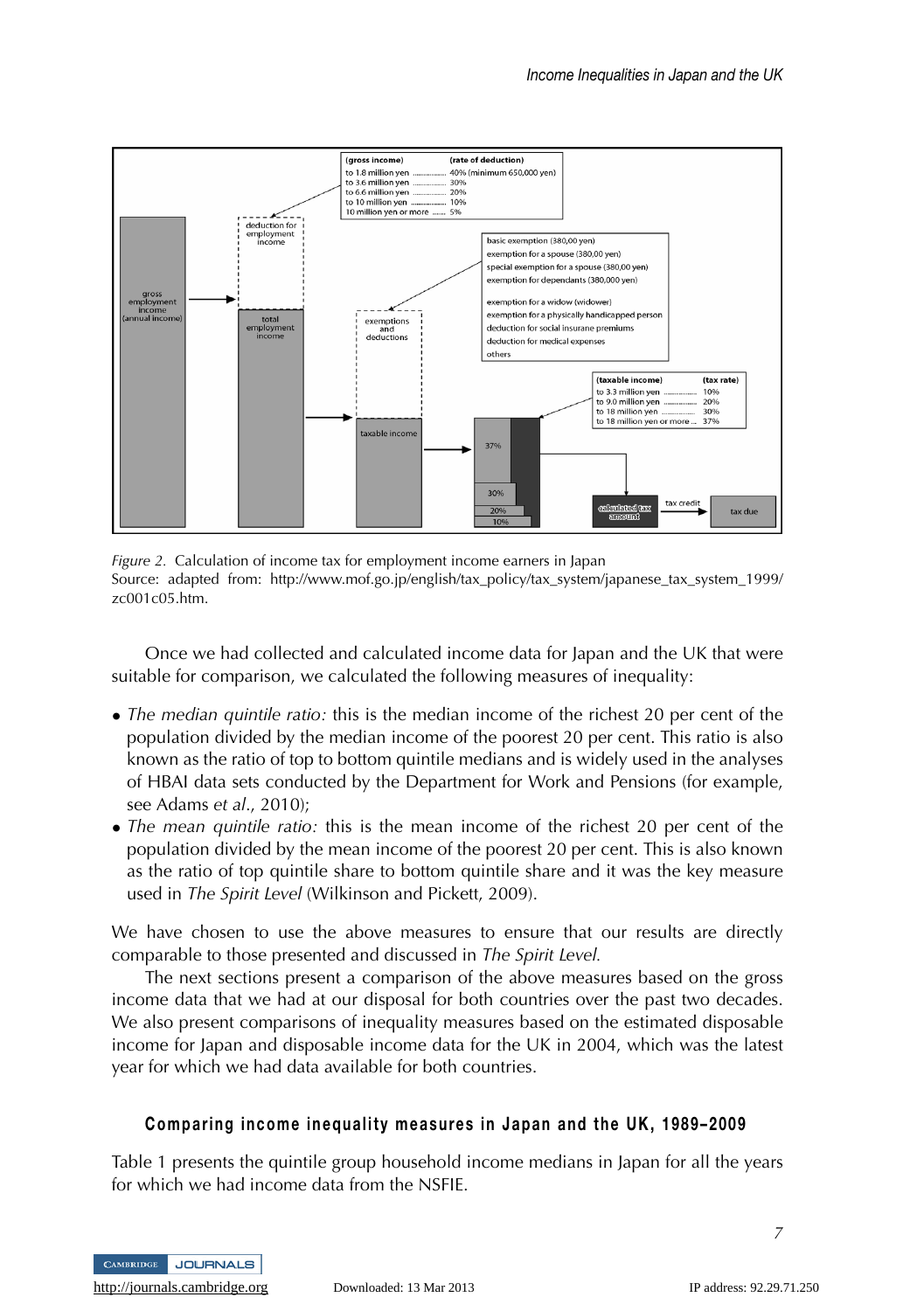|                              |                          |                          | Quintile group medians   |                          |                          |                          |                              |
|------------------------------|--------------------------|--------------------------|--------------------------|--------------------------|--------------------------|--------------------------|------------------------------|
| Year                         |                          |                          | 3<br>(median)            | 4                        | 5*                       | Population<br>$mean^*$   | Median<br>quintile ratio     |
| 1989<br>1994<br>1999<br>2004 | 201<br>235<br>231<br>219 | 306<br>363<br>364<br>341 | 394<br>474<br>479<br>446 | 507<br>610<br>627<br>584 | 746<br>904<br>945<br>875 | 448<br>536<br>545<br>509 | 3.70<br>3.85<br>4.08<br>3.99 |

Table 1 Quintile group gross annual income medians and median quintile ratios, Japan 1989 to 2004 (10,000s of Japanese Yen)

*Notes:* <sup>∗</sup>Incomes over 1,000 for single person households and over 2,500 for all other households were top-coded.

*Source:* National Survey of Family Income and Expenditure.

Table 2 Quintile group gross annual income means and mean quintile ratios, Japan 1989 to 2004 (10,000s of Japanese Yen)

|                              |                          |                          | Quintile group means     |                          |                              |                          |                              |
|------------------------------|--------------------------|--------------------------|--------------------------|--------------------------|------------------------------|--------------------------|------------------------------|
| Year                         |                          |                          |                          | 4                        | 5*                           | Population<br>$mean^*$   | Mean quintile<br>ratio       |
| 1989<br>1994<br>1999<br>2004 | 190<br>221<br>217<br>207 | 306<br>364<br>365<br>340 | 396<br>475<br>481<br>446 | 511<br>617<br>632<br>587 | 837<br>1,006<br>1,030<br>965 | 448<br>536<br>545<br>509 | 4.41<br>4.56<br>4.74<br>4.67 |

*Notes:* \*Incomes over 1,000 for single person households and over 2,500 for all other households were top-coded.

*Source:* National Survey of Family Income and Expenditure.

As can be seen, the *median quintile ratio* increases throughout the 1990s from 3.7 in 1989 to 4.08 in 1999 before dropping to 3.99 in 2004. It is interesting to note that the year 1989 marked the end of the Showa period in Japan and what is seen by many as Japan's post-war golden age (Brinckmann, 2008). This is also the year that Japan's asset bubble burst (Brinckmann, 2008), marking the start of what was described by many as Japan's lost decade (Saxonhouse and Stern, 2004). It is also notable that the distribution of wealth has become more equal during the 1990s (Jones, 2007), following the crash of the property market and stock markets.

Table 2 shows the quintile group means (annual income) and mean quintile ratios for Japan from 1989 to 2004. A similar pattern is observed: an increase from 4.41 in 1989 to 4.74 in 1999 before dropping to 4.67 in 2004. It is also interesting to note that the mean income of the bottom quintile decreased in nominal terms between 1994 and 1999 and dropped even further by 2004. The mean income of all the other quintiles (and the overall population mean) also dropped between 1999 and 2004. These patterns are consistent with the deflation that Japan experienced shortly after the property and stock market crash of the early 1990s (Hamada *et al*., 2011).

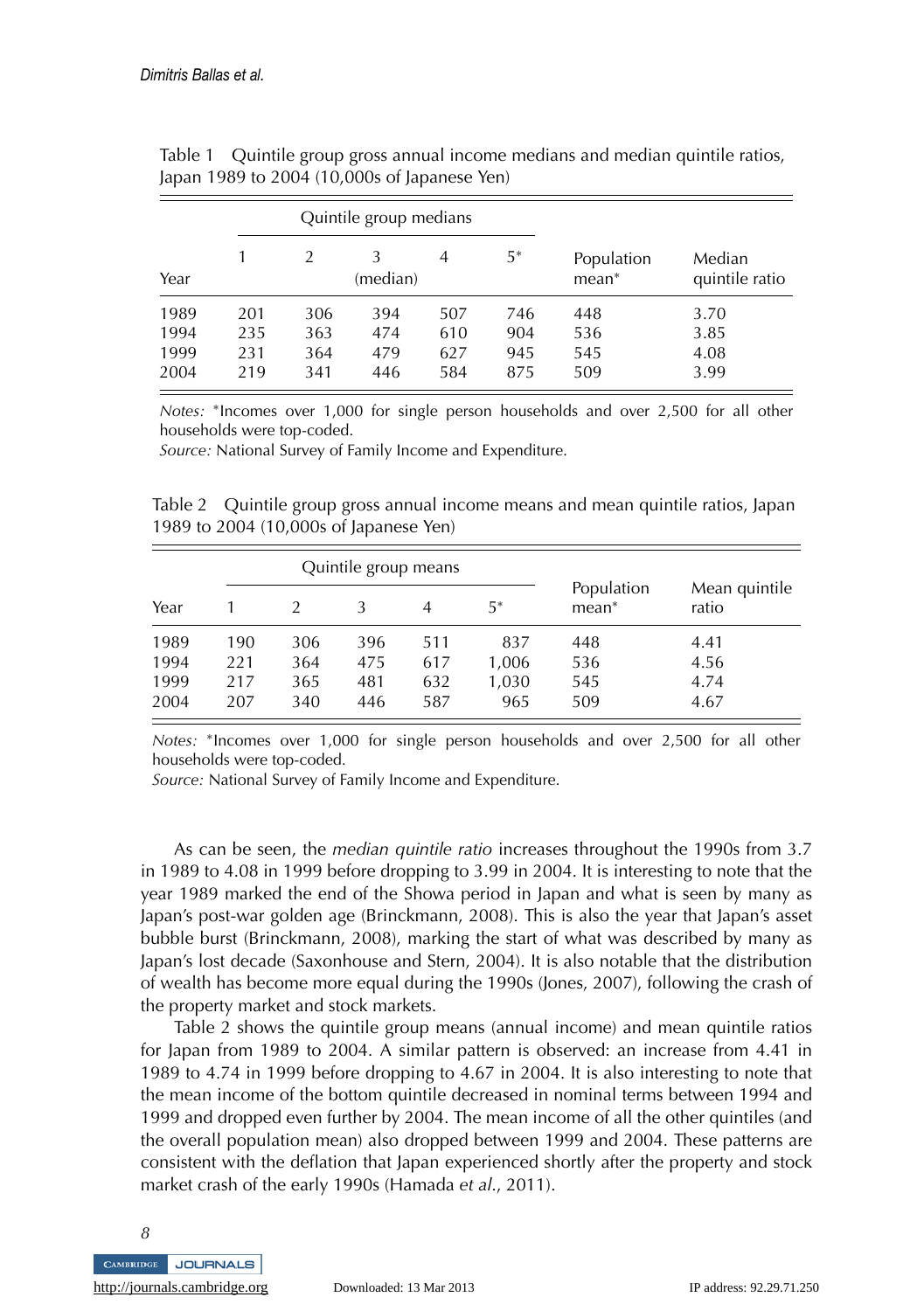|         |     |               | Quintile group medians |     |       |                     |                          |
|---------|-----|---------------|------------------------|-----|-------|---------------------|--------------------------|
| Year    |     | $\mathcal{P}$ | 3<br>(median)          | 4   | 5*    | Population<br>mean* | Median<br>quintile ratio |
| 1994/95 | 129 | 193           | 289                    | 412 | 656   | 363                 | 5.09                     |
| 1999/00 | 160 | 247           | 368                    | 524 | 837   | 473                 | 5.23                     |
| 2004/05 | 202 | 313           | 447                    | 626 | 1,008 | 577                 | 4.99                     |
| 2008/09 | 232 | 363           | 516                    | 730 | 1,192 | 681                 | 5.14                     |

Table 3 Quintile group gross weekly income (in GBP) medians and median quintile ratios, UK 1994 to 2009

It should be noted that the income variable in the version of NSFIE data that we had at our disposal was top-coded and this could lead to an under-estimate of income inequalities. In order to evaluate whether that could be the case, we compared our income inequality measures with official summary measures for 2004, which were based on a non-top-coded full version of the data<sup>4</sup> and found that the difference is very small (for instance the mean quintile ratio for 2004 using the official non-top-coded data is 4.64, whereas our calculated respective measure is 4.67). Therefore top-coding had a very small impact on the inequality measures.

Table 3 shows the quintile group gross income medians (household weekly income) and median quintile ratios for the UK for the years for which we had available data from the FRS that matched the respective years for which we also had similar data for Japan, as well as the most recent median quintile ratio calculated using the most recently released data (2008/09). As can be seen, the ratio is much higher than its Japanese counterpart in all years. Looking at the trends through time, there is an increase in the ratio between 1994 and 2000 from 5.09 to 5.23. The ratio then drops to 4.99 in 2004/05 before rising again to 5.14 in 2008/09. In the most recent year for which we have available data for both countries, 2004, the UK median quintile ratio is higher by 1, whereas the highest difference is recorded in 1994 (1.24).

Table 4 shows the quintile group means of gross income and the mean quintile ratios. Comparing it to the respective Japanese figures (Table 2), we can see that the ratios are much higher in the UK (and the gap is even larger than the difference in the quintile group medians). The highest difference in the mean quintile ratio between the two countries is recorded in 1999 (7.13 in the UK and 4.74 in Japan). Table 5 summarises the mean and median quintile ratios and their differences for the years for which we had data for both the UK and Japan. It is also worth taking a closer examination of the most up-to-date data for both countries (2004). Figure 3 depicts both income distributions as well as the differences between them.

It can be argued that the patterns shown confirm the picture painted above. The proportions of individuals in high income households in the UK are consistently higher than the respective proportions in Japan (especially in the very high income groups earning over 25,000,000 Japanese Yen in 2004). This is consistent with relevant research suggesting that the very top income share in Japan is much lower than other OECD countries and especially than the USA and the UK (Pikkety and Saez, 2006; Moriguchi

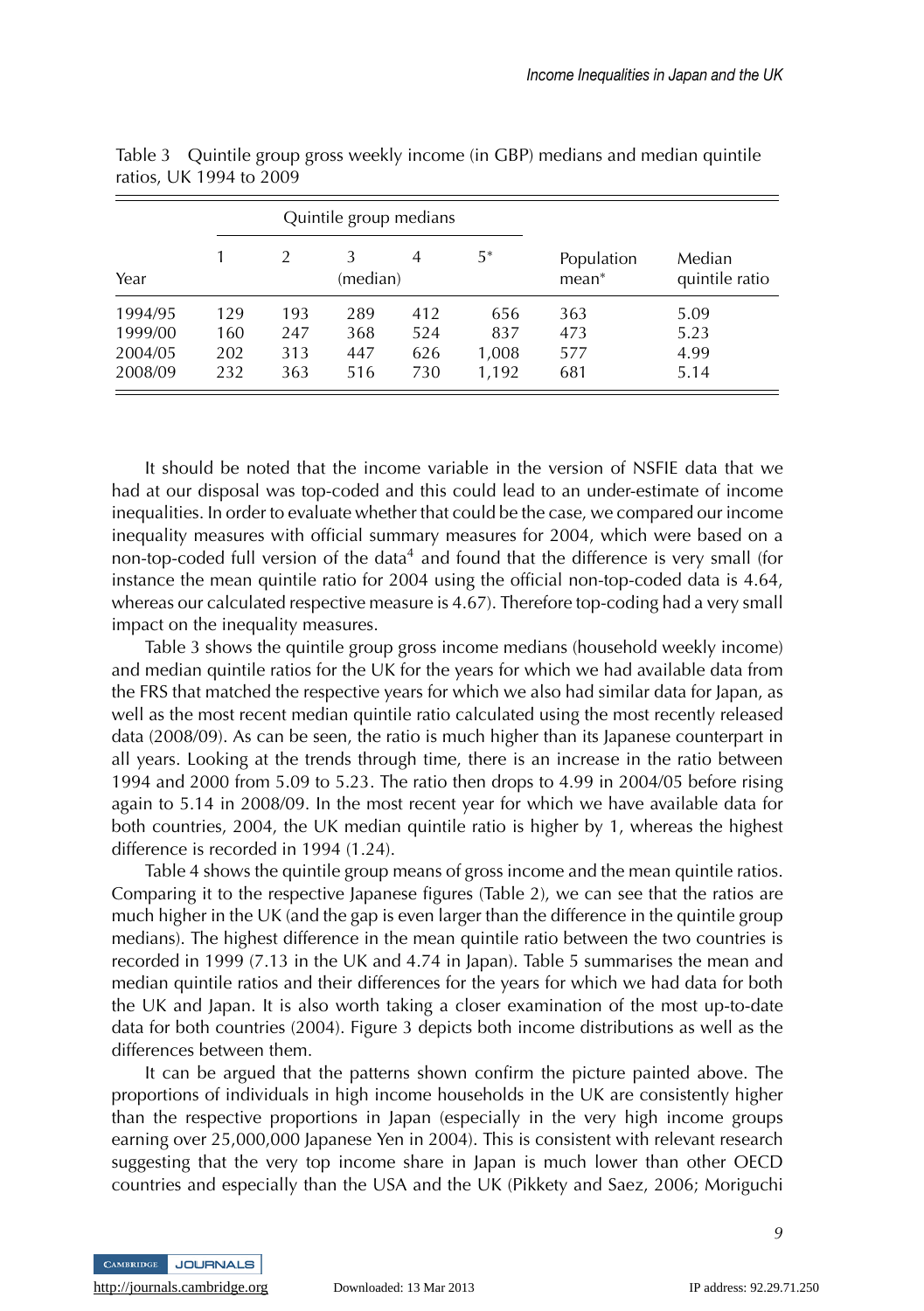|                                          |                          |                          | Quintile group means     |                          |                                |                          |                              |
|------------------------------------------|--------------------------|--------------------------|--------------------------|--------------------------|--------------------------------|--------------------------|------------------------------|
| Year                                     |                          |                          | 3                        | 4                        | $5*$                           | Population<br>$mean*$    | Mean<br>quintile ratio       |
| 1994/95<br>1999/00<br>2004/05<br>2008/09 | 119<br>150<br>188<br>199 | 195<br>248<br>314<br>365 | 291<br>369<br>449<br>518 | 417<br>528<br>633<br>735 | 794<br>1,071<br>1,302<br>1,590 | 363<br>473<br>577<br>681 | 6.65<br>7.13<br>6.93<br>7.99 |

Table 4 Quintile group gross weekly income (in GBP) means and mean quintile ratios, UK 1994 to 2009

Table 5 Comparing quintile ratios between the UK and Japan

| Inequality measure/Year         | 1994 | 1999 | 2004 |
|---------------------------------|------|------|------|
| Median quintile ratio in Japan  | 3.85 | 4.08 | 3.99 |
| Median quintile ratio in the UK | 5.09 | 5.23 | 4.99 |
| <b>Difference</b>               | 1.24 | 1.15 | 1.00 |
| Mean quintile ratio in Japan    | 4.56 | 4.74 | 4.67 |
| Mean quintile ratio in the UK   | 6.65 | 7.13 | 6.93 |
| Difference                      | 2.09 | 2.39 | 2.26 |



*Figure 3.* Income distributions in UK and Japan, gross income data from the FRS/HBAI and NSFIE, 2004

and Saez, 2008; Alvaredo *et al*., 2011). Nevertheless, it is also interesting to note that the proportions in the very low income bands in Japan are higher than the respective proportions in the UK. This is to some extent consistent with recent analysis of poverty in Japan (Abe, 2011).

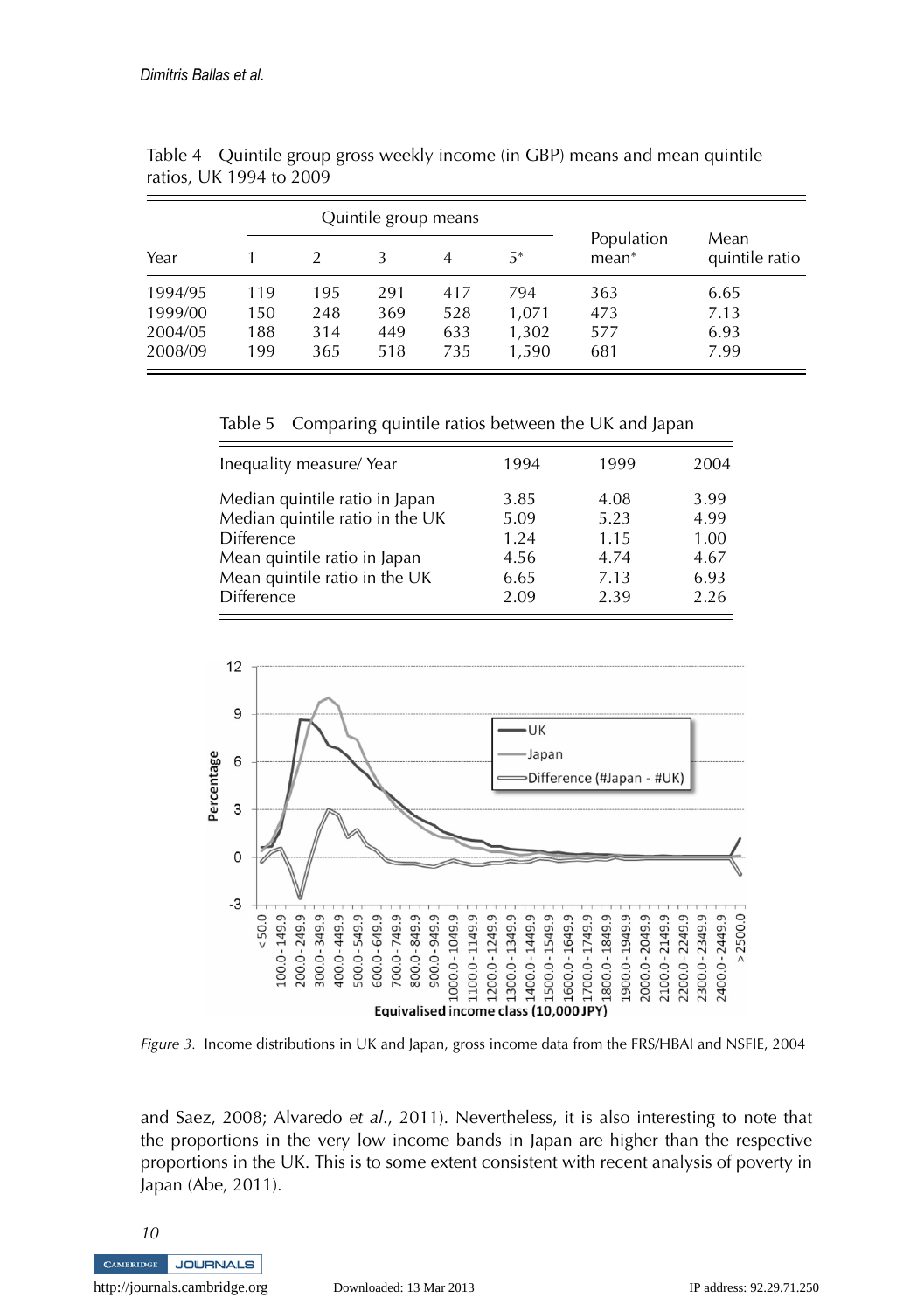|      |     |     | Quintile group medians |     |       |                       |                          |
|------|-----|-----|------------------------|-----|-------|-----------------------|--------------------------|
| Year |     |     | (median)               |     | $5^*$ | Population<br>$mean*$ | Median<br>quintile ratio |
| 2004 | 191 | 287 | 365                    | 463 | 655   | 401                   | 3.42                     |

Table 6 Estimated quintile group annual disposable income (in 10,000s Japanese Yen) medians and median quintile ratios, Japan, 2004

*Notes:* <sup>∗</sup>Gross incomes over 2,500 were top-coded.

Table 7 Quintile group annual disposable income (in 10,000s Japanese Yen) means and mean quintile ratios, Japan, 2004

|      |     |     | Quintile group means |     |     |                     |                        |
|------|-----|-----|----------------------|-----|-----|---------------------|------------------------|
| Year |     |     |                      |     | 5*  | Population<br>mean* | Mean<br>quintile ratio |
| 2004 | 179 | 286 | 365                  | 465 | 712 | 401                 | 3.97                   |

*Note:* <sup>∗</sup>Gross incomes over 2,500 were top-coded.

## **Comparing disposable household income inequality**

As noted above, we only had access to survey data on net disposable household income for the UK. In this section, we present the outputs of our disposable income estimates for Japan for 2004 which were produced by applying the appropriate tax rates on each household in the National Survey of Family Income and Expenditure, assuming that all household income is earned by one household member as discussed in the *Data and Methods* section. We then compare these estimated data to actual survey data on disposable household income for the UK.

Tables 6 and 7 present the quintile group medians and quintile group means respectively. As expected, both ratios are lower than the respective gross income ratios presented in Tables 1 and 2. It is also interesting to compare these figures with the respective survey UK data presented in Tables 8 and 9, which present quintile means and medians as well as median and mean quintile ratios using income data before and after housing costs. As it was the case with the gross ratios, the estimated net income ratios for Japan are much lower than the respective ratios in the UK.

## **Conclusions**

The analysis presented in this article has built on *The Spirit Level* work by identifying the best sources of income data and by calculating income inequality measures for Japan, one of the most equitable and harmonious societies, and the UK, one of the most unequal countries, in *The Spirit Level*. The findings suggest that the UK is much more unequal than Japan in terms of income distributions. In addition, the findings appear to be consistent with *The Spirit Level* work, as well as with past empirical studies of income distribution and

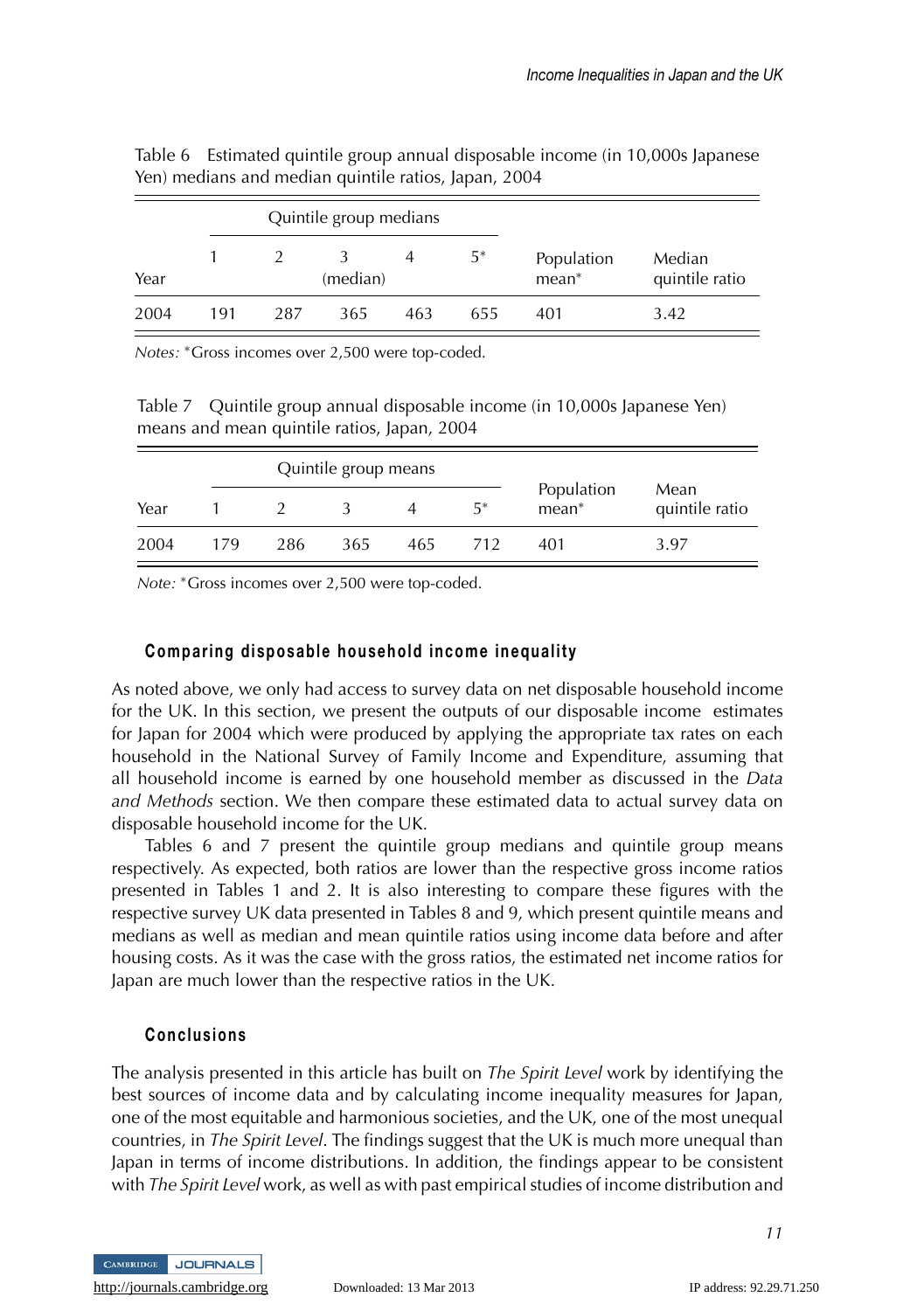|                             |     |     | Quintile group medians |     |     |                        |                          |
|-----------------------------|-----|-----|------------------------|-----|-----|------------------------|--------------------------|
| Year                        |     | 2   | 3<br>(median)          | 4   | 5   | Population<br>$mean^*$ | Median<br>quintile ratio |
| Income before housing costs |     |     |                        |     |     |                        |                          |
| 2004/05                     | 177 | 262 | 350                    | 465 | 704 | 426                    | 3.98                     |
| 2008/09                     | 201 | 304 | 407                    | 545 | 844 | 507                    | 4.20                     |
| Income after housing costs  |     |     |                        |     |     |                        |                          |
| 2004/05                     | 132 | 217 | 300                    | 405 | 630 | 370                    | 4.80                     |
| 2008/09                     | 139 | 243 | 343                    | 474 | 745 | 433                    | 5.40                     |

Table 8 Quintile group weekly net income (in GBP) medians and median quintile ratios, UK 1994 to 2009

Table 9 Quintile group weekly net income (in GBP) means and mean quintile ratios, UK 1994 to 2009

|                             |     |                | Quintile group means |                |       |                       |                        |
|-----------------------------|-----|----------------|----------------------|----------------|-------|-----------------------|------------------------|
| Year                        |     | $\mathfrak{D}$ | 3<br>(median)        | $\overline{4}$ | 5     | Population<br>$mean*$ | Mean<br>quintile ratio |
| Income before housing costs |     |                |                      |                |       |                       |                        |
| 2004/05                     | 161 | 262            | 350                  | 468            | 890   | 426                   | 5.53                   |
| 2008/09                     | 180 | 304            | 409                  | 550            | 1,090 | 507                   | 6.05                   |
| Income after housing costs  |     |                |                      |                |       |                       |                        |
| 2004/05                     | 110 | 217            | 301                  | 409            | 811   | 370                   | 7.30                   |
| 2008/09                     | 110 | 243            | 344                  | 478            | 988   | 433                   | 9.00                   |

social mobility which do not support the notion of a 'divided society' in Japan (Chiavacci, 2008). The mean quintile ratio for Japan using our estimated disposable income in 2004 is 3.97 (see Table 7), which although higher than the respective figure of 3.4 used in *The Spirit Level* work, still puts Japan in the top three most equal countries, with only Finland and Norway being slightly more equal. This means that if Figure 1 was redrawn on the basis of this estimate, then Japan would move slightly to the right of Finland and Norway. On the other hand, the respective mean quintile ratio for the UK in 2004/05 (Table 9) is 6.05 before housing costs and 7.3 after housing costs, whereas the figure used in *The Spirit Level* work was 7.2. This suggests that the UK would remain in the top most unequal countries in *The Spirit Level* study.

It is also worth emphasising that our findings paint a different picture from that described by the recent OECD studies which were based on the CSLC data and were also based on a Gini Coefficient approach to analysing income inequalities. In addition to the issues pertaining to data quality and comparability already discussed, it should also be noted that given the relatively small number of extremely high income households in Japan (especially when compared to countries such as the UK) the mean quintile ratio index that was used in this study as well as in *The Spirit Level* work is much more suitable as it better captures income distribution polarisation, the levels of which have

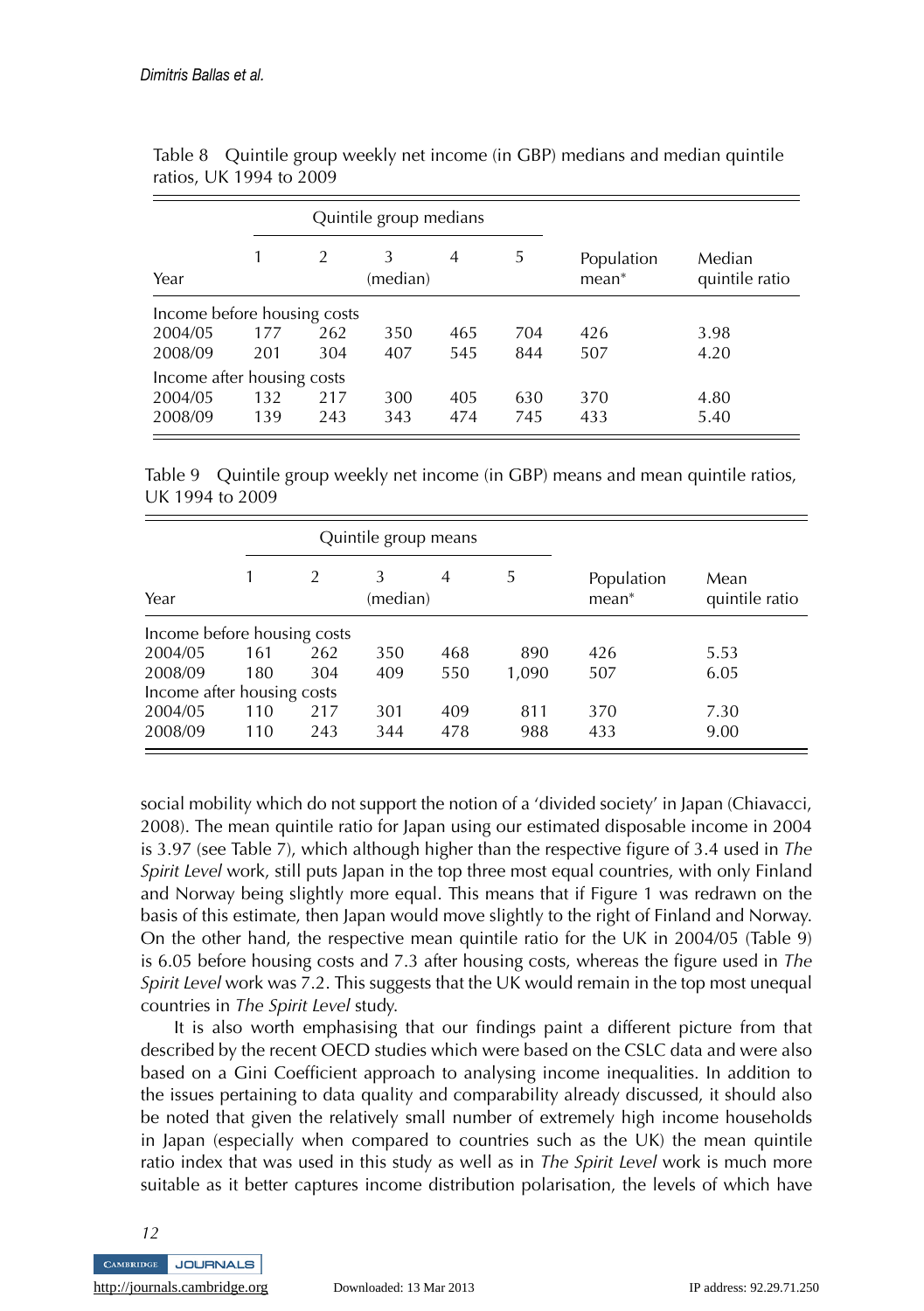very important implications for overall societal well-being and cohesion (for an extensive argumentation and relevant examples, in addition to *The Spirit Level* work, also see Frank, 2007). Nevertheless, there is an urgent need for better quality disposable income data on both countries (instead of the estimates produced for Japan in the context of this project based on the assumption of a single earner in each household).

Although our data analysis indicates that Japanese society is still characterised by smaller inequalities compared to the UK, it is important to carefully trace the future trajectories of the two countries in order to consolidate *The Spirit Level* hypothesis by examining how changing social inequalities may psycho-socially affect people's trust, compassion, optimism, lives and health, also taking into account time lags. In addition, a direction of further work could be to extend our comparison by using disposal income and/or assessing regional gaps in wealth, building on recent work regarding urban and rural divides (Chiavacci, 2010). Also, considering the difficulties of international comparisons and especially the suggestions that such comparisons between Japan and other countries represent an 'inherently difficult task because of the difference in survey practices between countries' (Rebick, 2007: 152), it can be argued that there is a strong need for a more careful consideration of the similarities and differences of survey methods, sampling biases, and their adjustments between the statistical sources in both Japan and the UK.

Given the controversy regarding the suitability and quality of Japanese income microdata as well as the on-going developments in relation to data availability, there is a strong case for closer comparison to be made between the two main Japanese surveys CSLC and NSFIE and further quality checks, such as those we have completed in the context of our research, by comparing them to suitable data from the census of population. The research presented in this article suggested that the NSFIE was very suitable for comparison to the FRS/HBAI. We hope that our research findings can be used to stimulate further informed debates on which is the best income survey microdata set to be used for Japan and also for other countries for international comparisons by organisations such as the OECD, the World Bank and the United Nations.

#### **Acknowledgements**

We are grateful to the Daiwa Anglo-Japanese Foundation, the University of Sheffield and Ritsumeikan University for funding, supporting and hosting the research visits of project team members between Japan and Britain, which made the research reported in this document possible. We are also grateful to the themed section's Editor and two anonymous reviewers for their very constructive comments.

#### **Notes**

1 It should be noted though that the relationship described in Figure 1 does not depend on the Japanese or UK observations and that it remains significant even if Japan, the UK and the USA are deleted (Wilkinson and Pickett, 2009).

2 Yonezawa and Kaneko (2007) suggest that samples of low income households are over-represented if we focus on households with equal to or more than two members. Also, Funaoka (2001) argues that it is possible to correct the biases by using appropriate weighting techniques.

3 It is also interesting to note that there have been thorough quality controls of these surveys, including comparisons to the UK census of population (for example, see Freeth and Sowman, 2005)

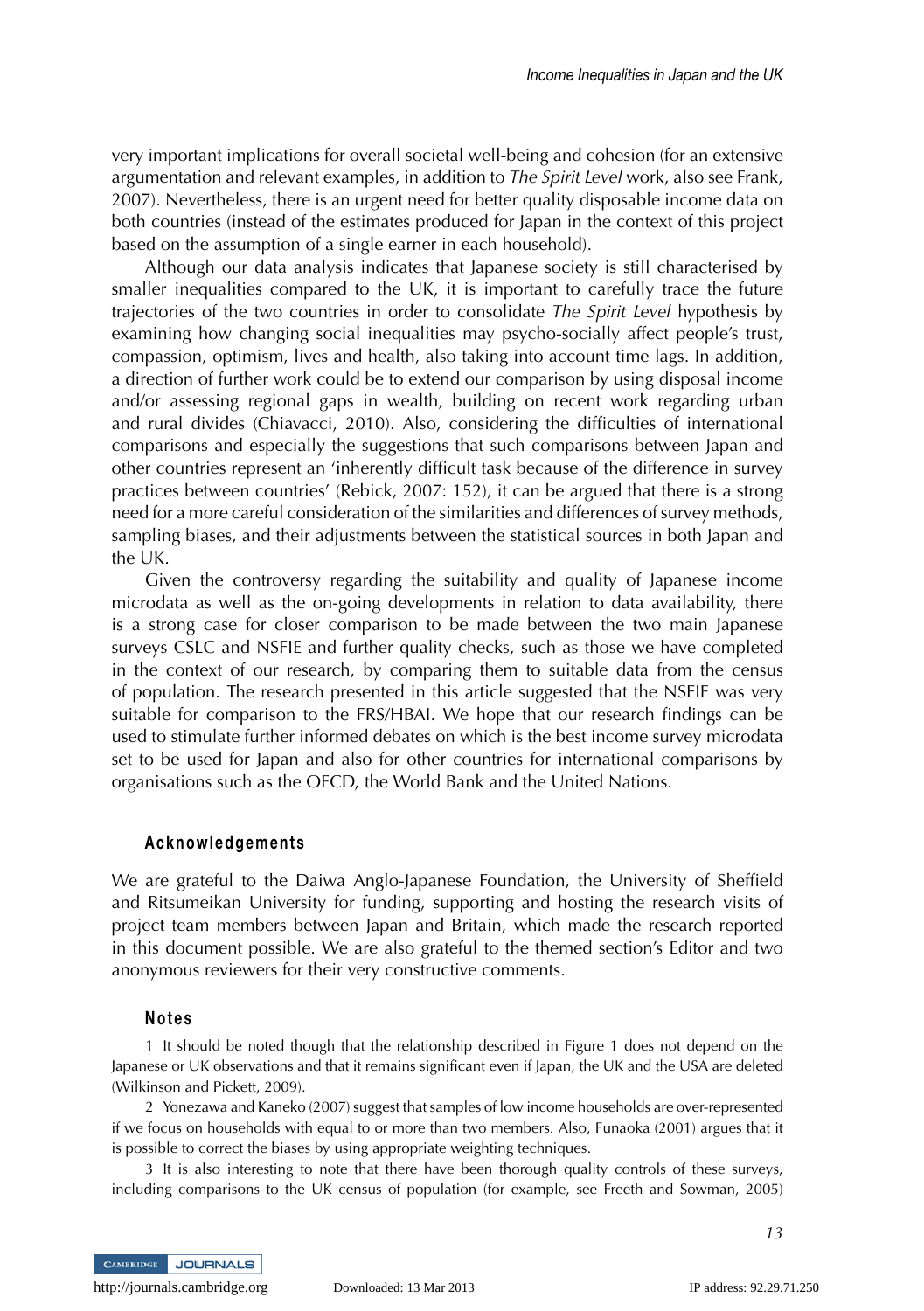suggesting that the FRS/HBAI data are very robust and representative of the British population. It should also be noted that the FRS/HBAI excluded student households, which is also the case for the Japanese NSFIE but not the CLCS and this further strengthens the argument for choosing these two data sets as a basis of comparison between the UK and Japan.

4 Available from http://www.stat.go.jp/english/data/zensho/index.htm.

#### **References**

- Abe, A. K. (2011) 'Measurement of poverty and social exclusion in Japan', paper presented at the Second Peter Townsend Memorial Conference, Measuring Poverty: The State of the Art, Bristol, 22–23 January.
- Adams, N., Barton, A., Bray, S., Johnson, G. and Matejic, P. (2010) *Households Below Average Income: An Analysis of the Income Distribution 1994/95 to 2008/09*, London: Department for Work and Pensions, Office for National Statistics.
- Alvaredo, F., Atkinson, T., Piketty, T. and Saez, E. (2011) *The World Top Incomes Database*, on-line document, http://g-mond.parisschoolofeconomics.eu/topincomes [accessed 01.07.2011].
- Ballas, D., Dorling, D., Nakaya, T., Tunstall, H. and Hanaoka, K. (2011) *Social Cohesion in Britain and Japan: A Comparative Study of Two Island Economies*, Daiwa Anglo-Japanese Foundation end of award report, Project ref: 8006/8599 (copies available on request, d.ballas@sheffield.ac.uk).
- Bauer, J. and Mason, A. (1992) 'The distribution of income and wealth in Japan', *Review of Income and Wealth*, 38, 4, 403–28.
- Brinckmann, H. (2008) *Showa Japan: The Post-War Golden Age and Its Troubled Legacy*, Tokyo: Tuttle Publishing.
- Burniaux, J., Dang, T., Fore, D., Förster, M., Mira d'Ercole, M. and Oxley, H. (1998), *Income Distribution and Poverty in Selected OECD Countries*, Working Paper No.189, Paris: Organisation for Economic Cooperation and Development, http://www.oecd.org/tax/publicfinanceandfiscalpolicy/1864447.pdf [accessed 04.08.2012].
- Cabinet Office (2007) 'A note on the difference between the income redistribution survey and the national survey of family income and expenditure', Konshu-no-shihyo, No. 834, http://www5.cao.go.jp/keizai3/shihyo/2007/1001/834.html (in Japanese).
- Chiavacci, D. (2008) 'From class struggle to general middle-class society to divided society: Societal models of inequality in postwar Japan', *Social Science Japan Journal*, 11, 1, 5–27.
- Chiavacci, D. (2010) 'Divided society model and social cleavages in Japanese politics: no alignment by social class, but dealignment of rural–urban split', *Contemporary Japan*, 22, 1/2, 47–74.
- Department for Work and Pensions, (2011), *Family Resources Survey*, on-line document, http://research.dwp.gov.uk/asd/frs/ [accessed 15.04.2011].
- Else, E. (2012) 'Of wealth and health', *New Scientist*, 28 July.

Förster, M. and Mira d'Ercole, M. (2005) Income Distribution and Poverty in OECD Countries in the Second *Half of the 1990s*, OECD Social, Employment and Migration Working Papers No. 22, Paris: OECD.

- Frank, R. (2007) *Falling Behind: How Rising Inequality Harms the Middle Class*, Berkeley, CA: University of California Press.
- Freeth, S. and Sowman, P. (2005) *The Family Resources Survey: Report of the 2001 Census-Linked Study of Survey Non-Response*, London: Office for National Statistics.
- Funaoka, F. (2001) 'Investigation on income differentials in Japan', *Economic Research*, 52, 2, 117–31 (in Japanese).
- Hamada, K., Kashyap, A. K. and Weinstein, D. (eds.) (2011) *Japan's Bubble, Deflation and Long-term Stagnation*, Cambridge, MA: MIT Press.
- Jacobs, D. (2000) 'Low inequality with low redistribution? An analysis of income distribution in Japan, South Korea and Taiwan compared to Britain', CASE paper 33, Centre of Analysis of Social Exclusion, London: London School of Economics.